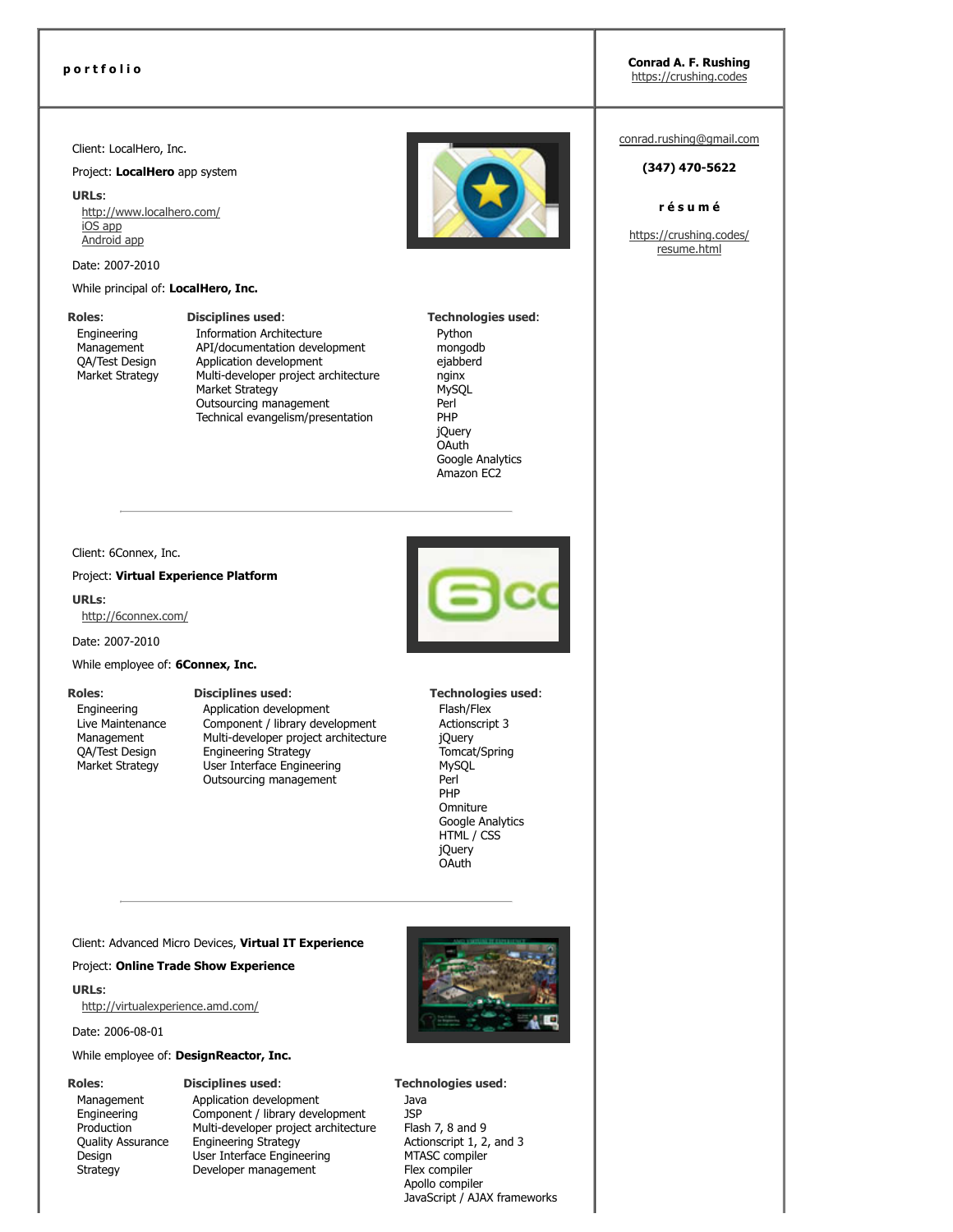**URLs**: http://help.isp.netscape.com Date: 2005-11-01 Subcontracted through: **Knova Software, Inc. Roles**: **Disciplines used**: Engineering Java Coding **Production** JSP Architecture Quality Assurance Engineering Strategy User Interface Engineering Design **Strategy** Knova Software Suite **Client: America On-Line** ne, Guest Project: Support Portal - AOL Help **URLs**: http://help.aol.com/ Date: 2005-10-01 Subcontracted through: **Knova Software, Inc. Roles**: **Disciplines used**: **Technologies used**: Engineering Java Coding Production JSP Architecture

> Engineering Strategy User Interface Engineering Knova Software Suite

Client: **Netscape Communications Corp.**

Project: **Support Portal**

# Heln Centra

Photoshop Tomcat MySQL Perl PHP HTML / CSS HitBox tracking

> **Technologies used**: Java JSP Struts Tiles Velocity CSS HTML Photoshop Tomcat **MSSQLServer** Omniture

Java JSP Struts Tiles Velocity CSS HTML Photoshop Tomcat MSSQLServer **Omniture** AOL SNS

#### **Client: America On-Line**

Quality Assurance

Design Strategy

#### Project: Support Portal - AOL Instant Messenger help

**URLs**: http://help.aol.com/aimhelp/

Date: 2005-09-01

Subcontracted through: **Knova Software, Inc.**

#### **Roles**:

Engineering **Production** Quality Assurance Design Strategy

**Disciplines used**: Java Coding JSP Architecture Engineering Strategy User Interface Engineering Knova Software Suite

Oi Xenois Available

**Technologies used**: Java JSP Struts Tiles Velocity **CSS** HTML

## Search w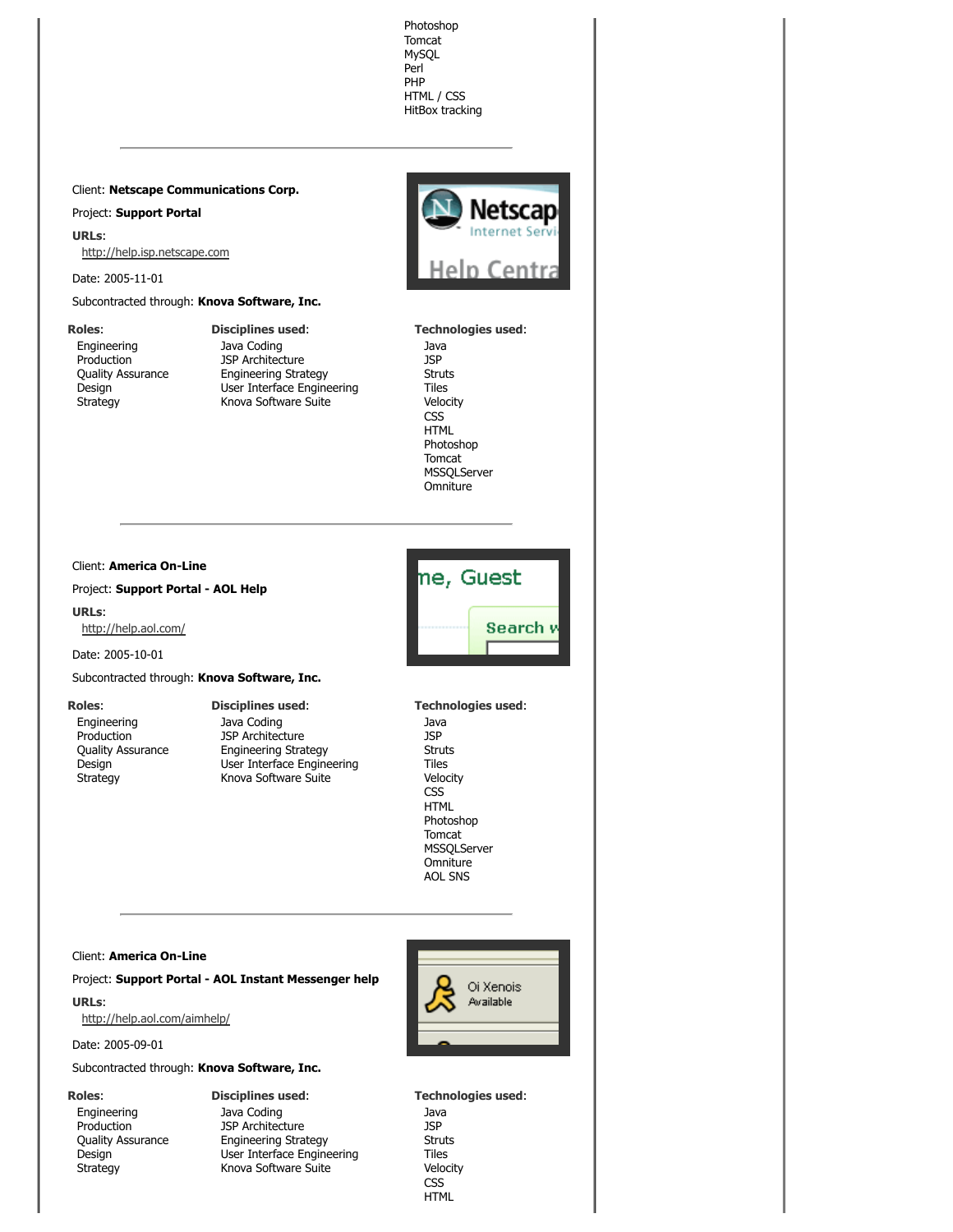Photoshop Tomcat MSSQLServer **Omniture** 

#### Client: **Knova Software**

Project: Suite 7.0 - Software Release

**URLs**:

http://www.knova.com/

Date: 2005-06-01

Subcontracted through: **Knova Software, Inc.**

#### **Roles**:

Design Engineering **Production** Quality Assurance Strategy

**Disciplines used**: Java Coding JSP Architecture Engineering Strategy User Interface Engineering Knova Software Suite

**Technologies used**:

Java JSP Struts Tiles Velocity **CSS** HTML Flash Actionscript 2 Photoshop Illustrator

#### Client: **Inovdesigns, Inc.**

Project: **Data Analysis Tools**

#### **URLs**:

http://www.inovdesigns.com

Date: 2005-01-01

#### Subcontracted through: **Chrysoun Consulting Group**

**Roles**:

Engineering Production Quality Assurance

**Disciplines used**: User Interface Engineering Information Architecture Program Structure

**Technologies used**: Flash Actionscript 2

#### Client: **RomeoEmpire, Inc.**

Project: **Web Presence redesign**

**URLs**: http://www.romeoempire.com

Date: 2004-08-01

Subcontracted through: **Chrysoun Consulting Group**

#### **Roles**:

Engineering Production Quality Assurance **Disciplines used**: Engineering Strategy Information Architecture Web Tuning Client Management



**Technologies used**: Flash Actionscript 2 XML PHP Apache

Client: **DMB Realty**

#### Project: **Marketing Widgets**

**URLs**:

http://www.dcranchrealty.com http://www.foresthighlandsrealty.com http://www.laderaranchrealty.com http://www.lahontanrealty.com http://www.santaluzrealty.com http://www.monterrarealty.com http://www.silverleafrealty.com

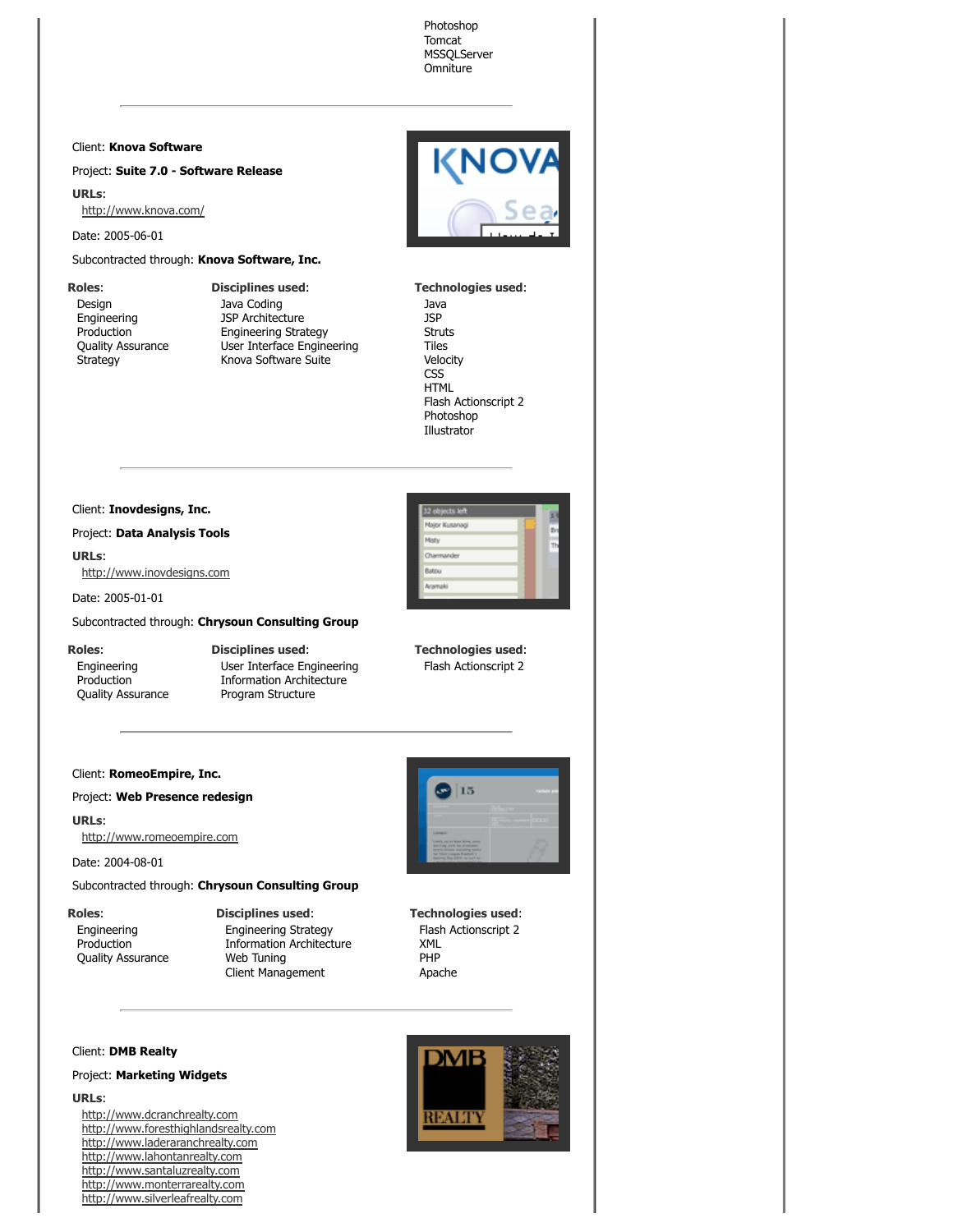#### Date: 2004-07-01

Subcontracted through: **Interactivate, Inc.**

**Roles**: Engineering Production

#### **Disciplines used**: Engineering Strategy Database Design Graphic Design User Interface Engineering Information Architecture

**Technologies used**: Flash Actionscript 2 PHP MySQL AMFPHP Photoshop Illustrator

#### Client: **AvoHQ.com**

#### Project: **Web Presence,Data Analysis Tools**

**URLs**:

http://www.avohq.com

Date: 2004-07-01

#### Subcontracted through: **Interactivate, Inc.**

**Roles**: Engineering

**Production** Quality Assurance **Disciplines used**: Graphic Design User Interface Engineering Information Architecture Program Structure

**Technologies used**: Flash Actionscript 2 PHP MySQL AMFPHP Java Photoshop Illustrator

#### Client: **Ledge Productions: Pentatope**

#### Project: **Motion picture promotions**

**URLs**:

images/pentatope/

Date: 2004-07-01

Subcontracted through: **Midatlantic Tribe**

**Roles**: Concept **Design** Production **Disciplines used**: Graphic Design Programmatic Animation



Flash Actionscript 2 Photoshop Illustrator

#### Client: **Ledge Productions: Three Pigs**

Project: **Motion picture promotions**

**URLs**:

images/threepigs/

Date: 2004-06-01

#### Subcontracted through: **Midatlantic Tribe**

**Roles**: Concept Design Production **Disciplines used**: Graphic Design Programmatic Animation



**Technologies used**: Flash Actionscript 2 Photoshop Illustrator

Client: **Paula White Ministries**

Project: **eCommerce implementation**

**URLs**: http://www.paulawhite.org/

Date: 2004-01-01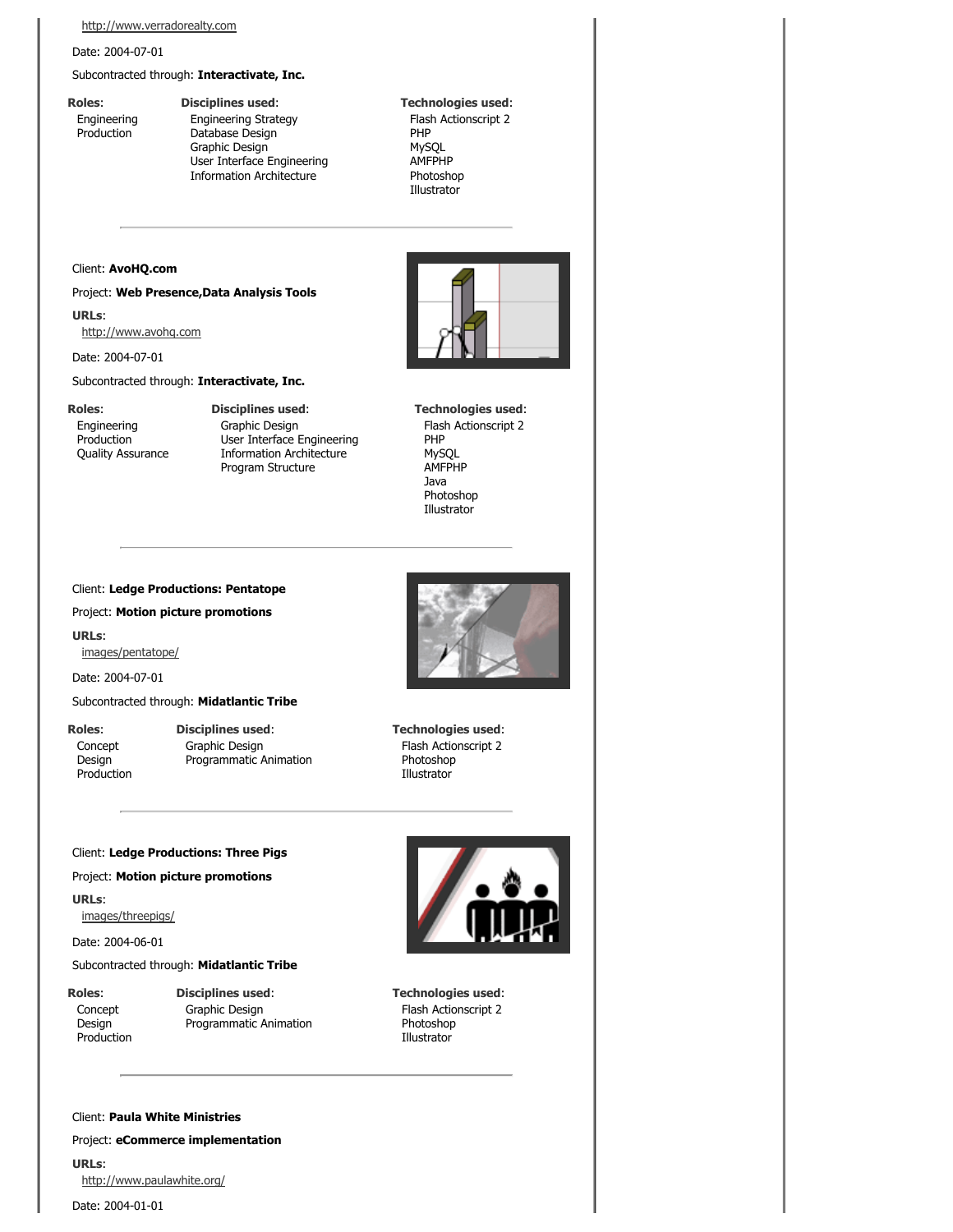

**Roles**:

Engineering **Production** Quality Assurance **Disciplines used**: Engineering Strategy Information Architecture Web Tuning Client Management

**Technologies used**: dHTML XML Apache **MySQL** Perl

#### Client: **Titan Continuing Education**

Project: **eCommerce implementation**

**URLs**: http://www.titance.com/

Date: 2004-01-01

#### Subcontracted through: **iGlobal Networks, Inc.**

#### **Roles**:

Engineering Production Quality Assurance **Disciplines used**: Engineering Strategy Information Architecture Web Tuning Client Management

**Technologies used**: dHTML XML Apache MySQL

iOuts

Out:

iOuts

Please Log

**UserID** (e-mail ord (max

**Technologies used**: Flash Actionscript 2

MySQL XML Apache Perl

#### Client: **iOutsource**

Project: **Web presence**

**URLs**: http://www.ioutsource.info

Date: 2003-12-01

#### Subcontracted through: **Chrysoun Consulting Group**

**Roles**:

Engineering **Production** Quality Assurance

### **Disciplines used**:

Engineering Strategy Information Architecture Web Tuning User Interface Engineering Sound Design Client Management

#### Client: **Employer's Partner**

#### Project: **CRM system**

**URLs**:

**Roles**:

http://www.employers-partner.com/cgi-bin/db/db\_admin.cgi

#### Subcontracted through: **Chrysoun Consulting Group**

Date: 2003-06-01

#### **Disciplines used**:

Concept Design Engineering Production Quality Assurance Business Process Engineering Engineering Strategy Marketing Automation Sales Force Enhancement Information Architecture Web Tuning User Interface Engineering Client Management



#### **Technologies used**:

Perl MySQL Apache **ColdFusion** Filemaker Flash Actionscript 2 HylaFAX dHTML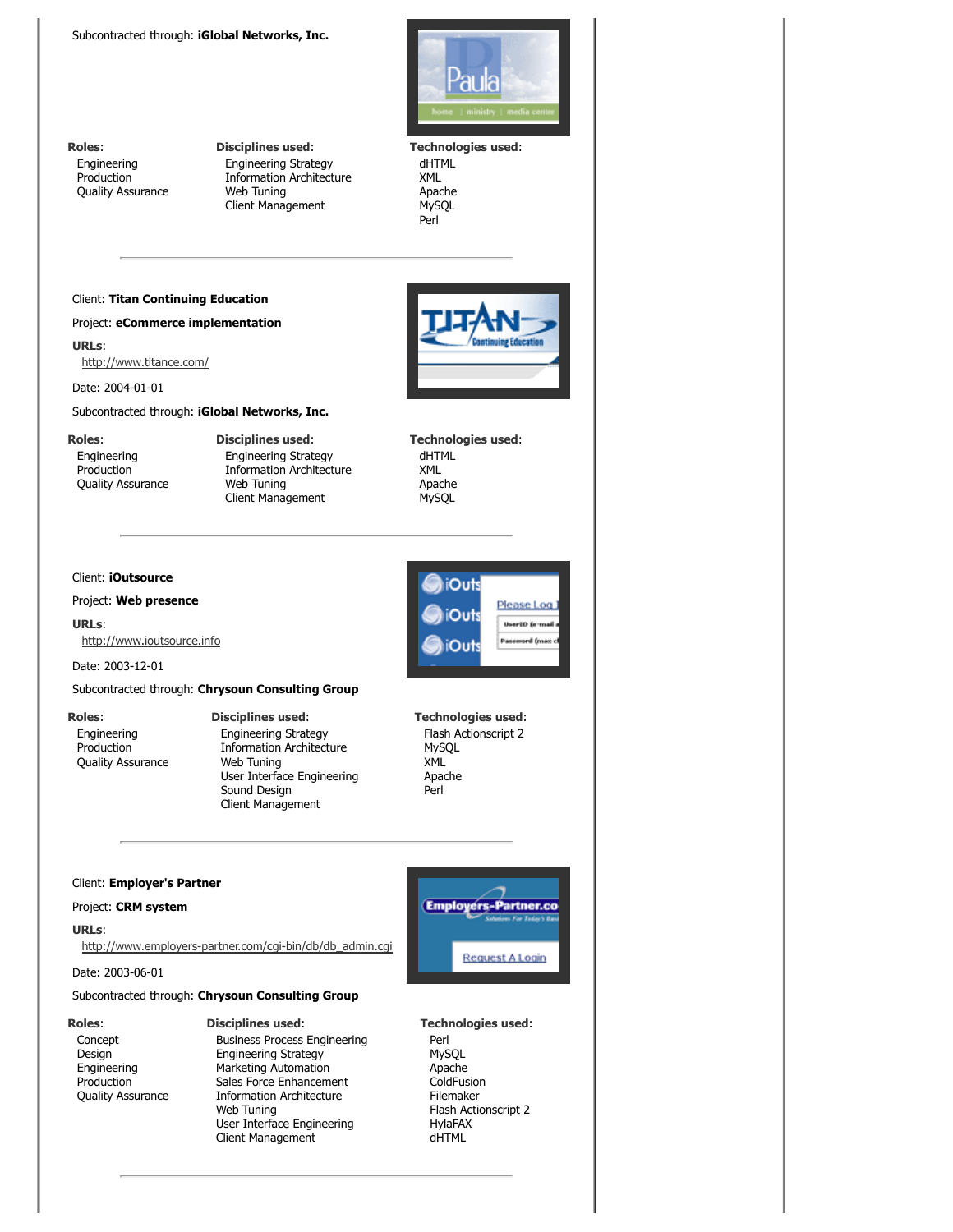#### Client: **SCI Technology Group**

Project: Promotional CD-ROM

Date: 2003-05-01

Subcontracted through: **Chrysoun Consulting Group**



**Technologies used**: Flash Actionscript

**Roles**: Animation **Scriptwriting** Voiceover

**Disciplines used**: Sound Design Track Timing Client Management

#### Client: **Employer's Partner**

#### Project: **Web Presence**

**URLs**: http://www.employers-partner.com

Date: 2002-10-01

#### Subcontracted through: **Chrysoun Consulting Group**

**Roles**:

Design Engineering Production Quality Assurance **Disciplines used**: Graphic Design Information Architecture Data Backend Client Management

#### Client: **The Crown Golf Development**

#### Project: Promotional CD-ROM

Date: 2002-09-01

Subcontracted through: **Izon Group**

#### **Roles**:

Animation Engineering Production Quality Assurance **Disciplines used**: Track Timing Sound Design



**Technologies used**: Flash Actionscript dHTML Apache Perl

**About Our Comp** 

**Technologies used**: Flash Actionscript CD/VCD encoding

#### Client: **Pecora Brothers Custom Homes**

Project: Promotional CD-ROM

#### **URLs**:

images/pecora/

Date: 2002-06-01

#### Subcontracted through: **Izon Group**

**Roles**:

Animation Engineering Production Quality Assurance **Disciplines used**: Track Timing Sound Design



**Technologies used**: Flash Actionscript CD/VCD encoding

Client: **Village Building Company**

Project: Promotional CD-ROM

**URLs**:

images/village/

Date: 2002-05-01

Subcontracted through: **Izon Group**

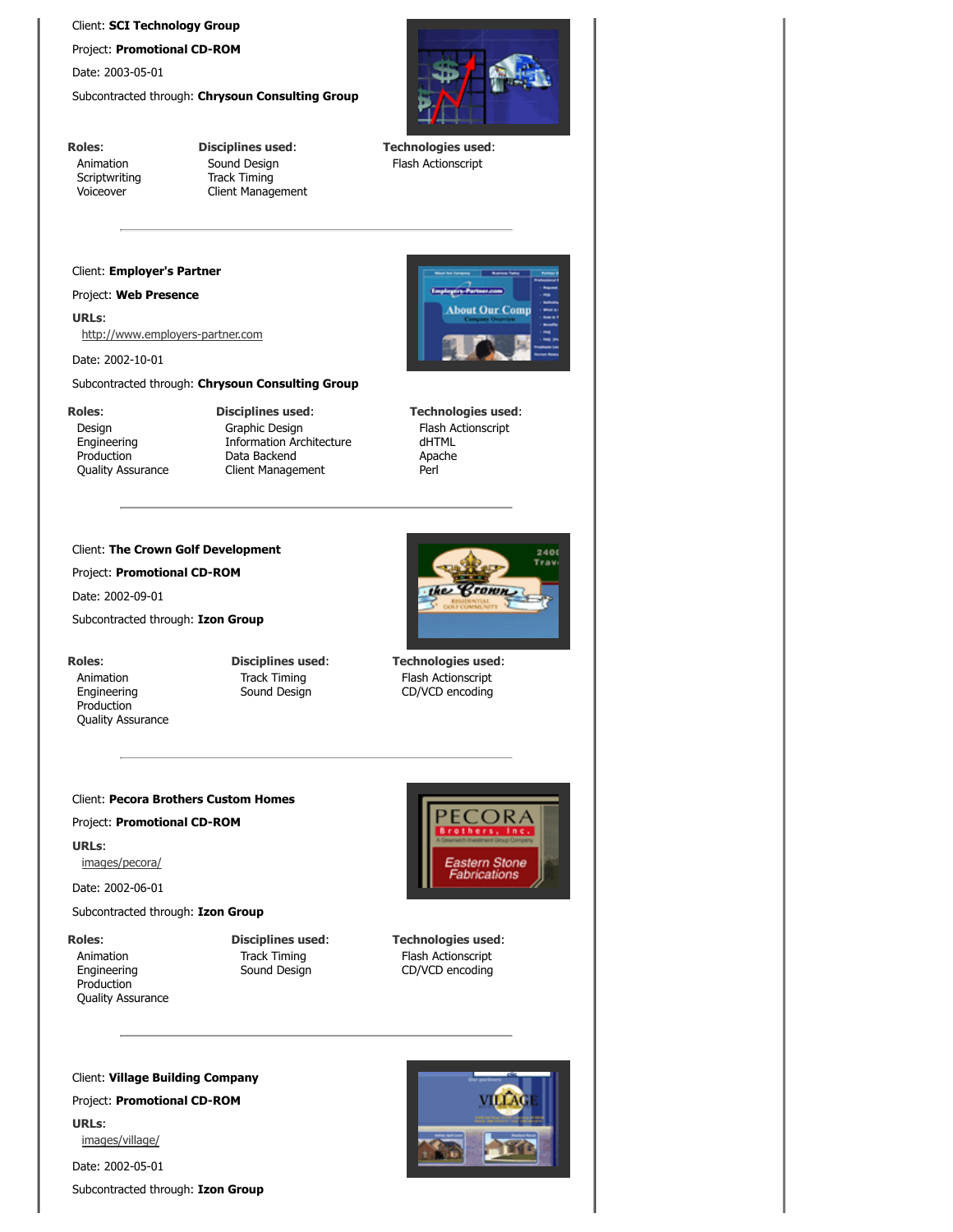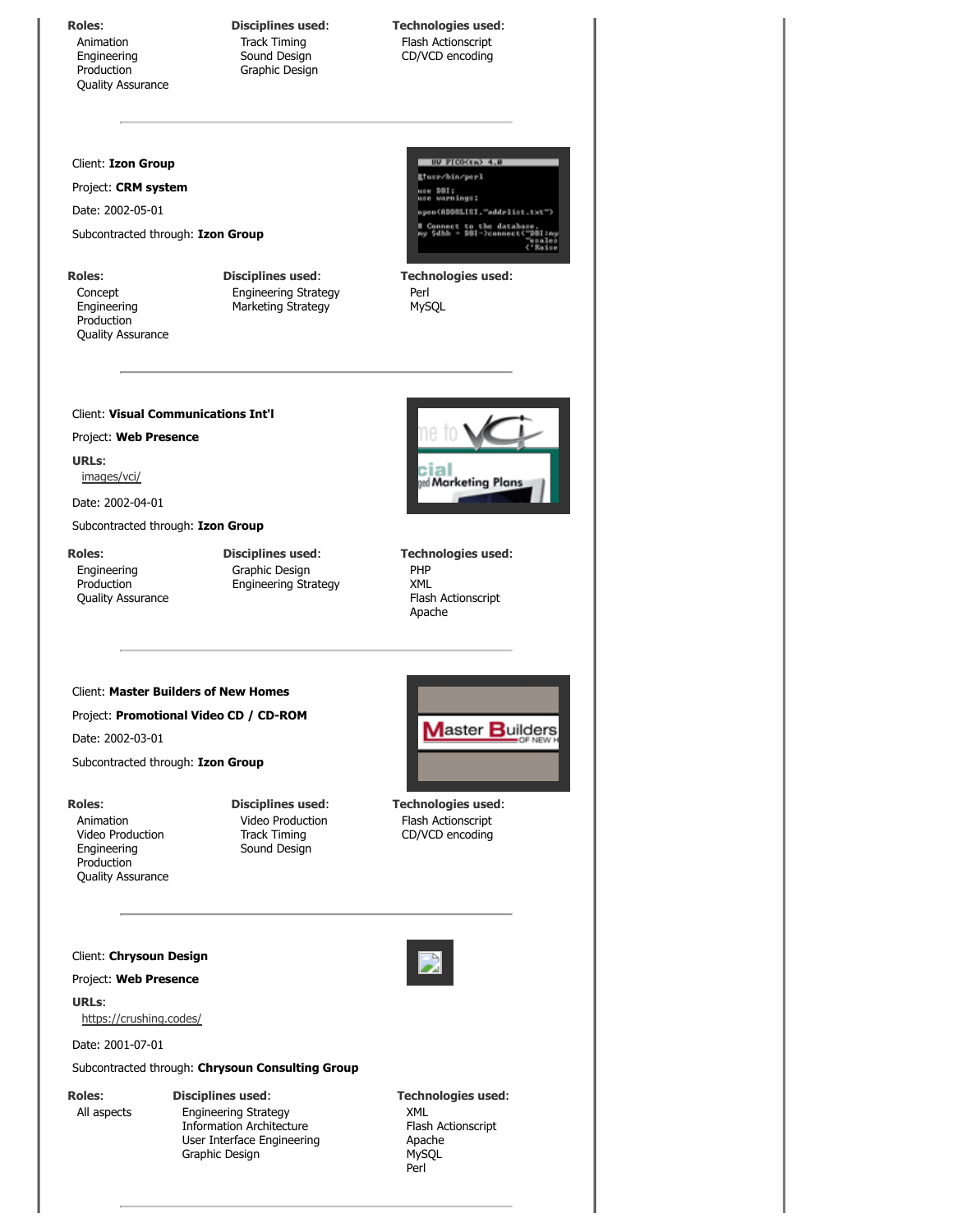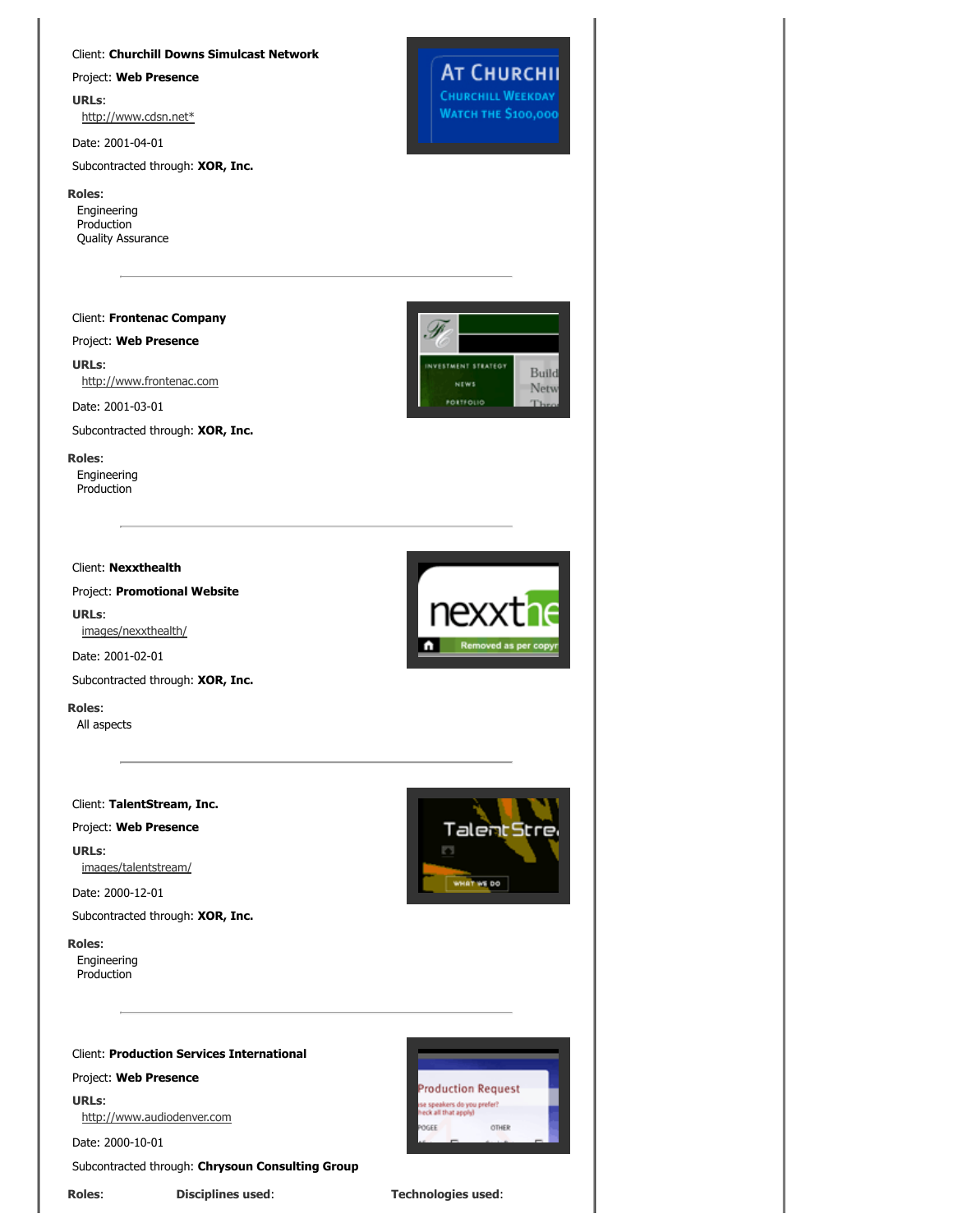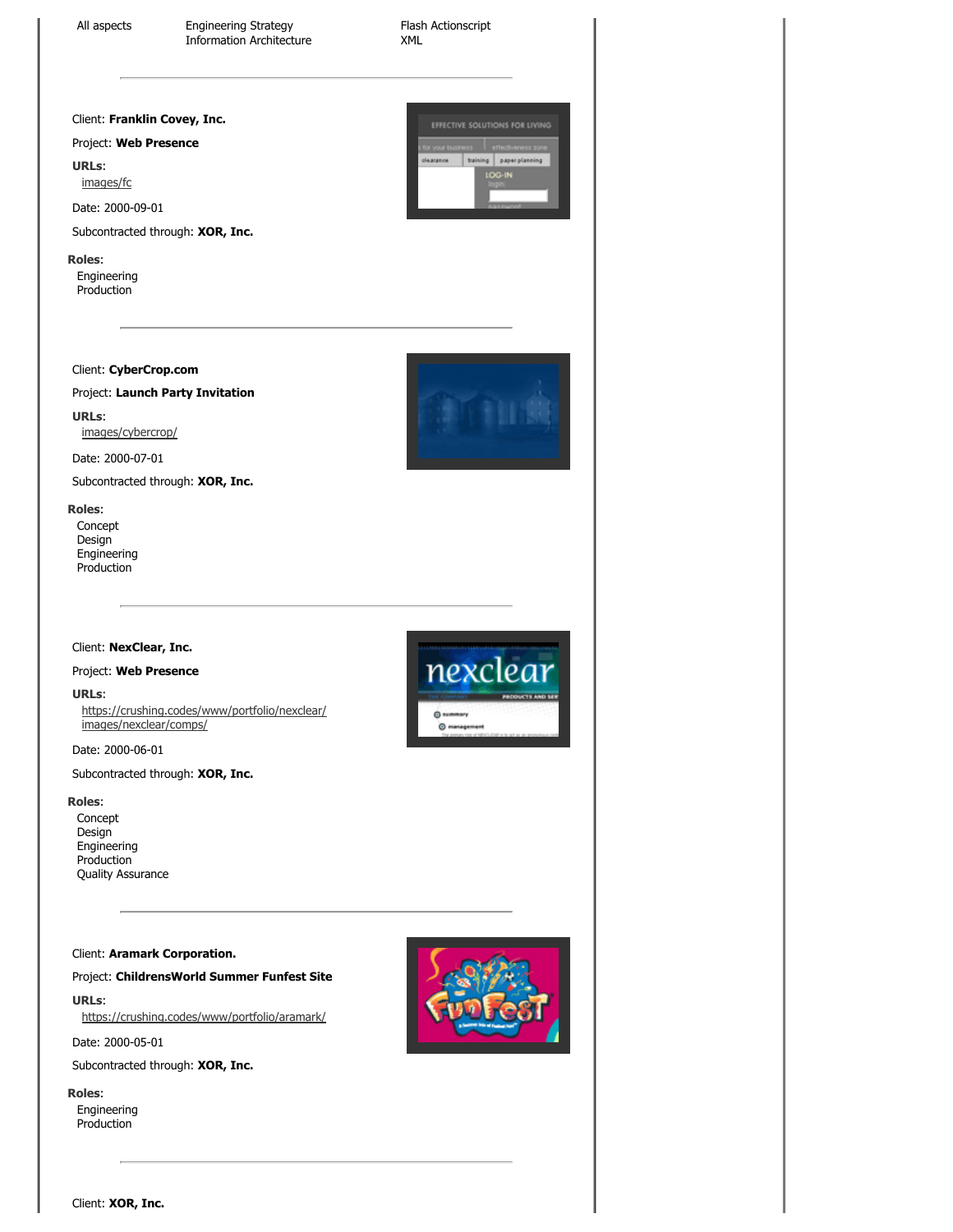#### Project: **Charity Drive Site**

**URLs**: https://crushing.codes/www/portfolio/celebrate/

Date: 2000-05-01

#### Subcontracted through: **XOR, Inc.**

#### **Roles**:

Design Engineering Production Quality Assurance



**JUNIOR JOOKEY GUINOUSE** 

#### Client: **Churchill Downs, Inc.**

Project: **Web Presence, Junior Jockey Club**

**URLs**:

http://www.churchilldowns.com/visit/junior\_jockey\_club.html

Date: 2000-04-01

Subcontracted through: **XOR, Inc.**

#### **Roles**:

Design Engineering Production Quality Assurance

#### Client: **Churchill Downs, Inc.**

#### Project: **Web Presence, Churchill Downs**

**URLs**: http://www.churchilldowns.com\*

Date: 2000-04-01

Subcontracted through: **XOR, Inc.**

**Roles**:

Production

#### Client: **Churchill Downs, Inc.**

Project: **Web Presence, The Kentucky Derby**

**URLs**: http://www.kentuckyderby.com\*

Date: 2000-04-01

Subcontracted through: **XOR, Inc.**

#### **Roles**:

Production Quality Assurance



Project: **Web Presence**

**URLs**:

http://www.notifymd.com\*

Date: 2000-04-01

**Roles**:

Subcontracted through: **XOR, Inc.**

4 CHURCHILL DOWNS Chung ∠ **Bet The Races** 

CDSN . Churchill Downs Sinukast Net



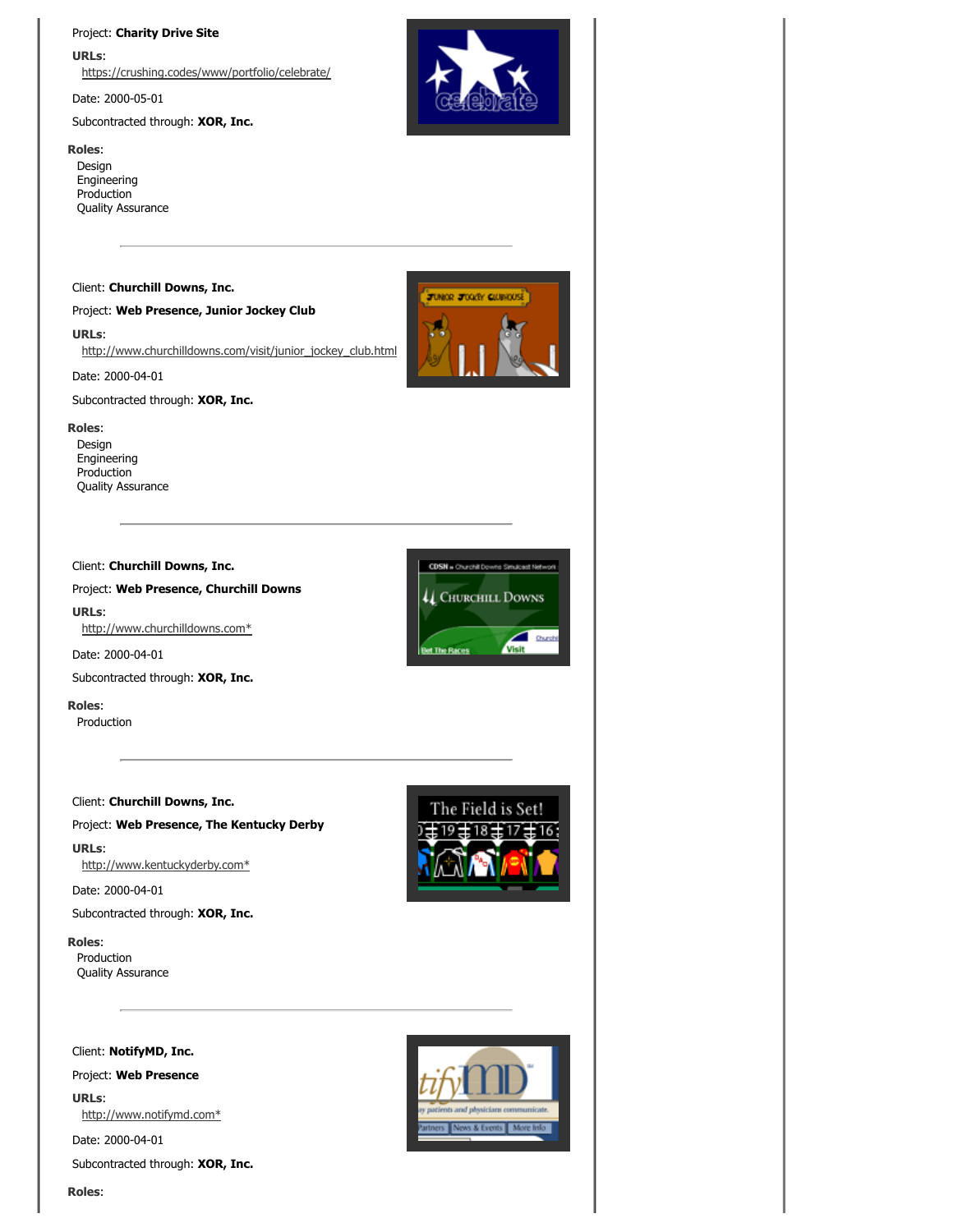Client: **RE/MAX International, Inc.**

Project: **Web Presence**

**URLs**: http://www.remax.com\*

Date: 2000-02-01

Subcontracted through: **XOR, Inc.**

**Roles**: Engineering **Production** 

#### Client: **Stanford University, Department of English**

Project: **Web Presence, English 187**

**URLs**:

http://www.stanford.edu/class/engl187

Date: 1999-06-01

Subcontracted through: **Stanford University**

**Roles**:

All aspects

Client: **Diane Wood Middlebrook**

Project: **Web Presence**

**URLs**: http://www.dianemiddlebrook.com

Date: 1999-05-01

Subcontracted through: **XOR, Inc.**

**Roles**:

All aspects

Client: **Stanford University, Department of English**

Project: **Web Presence, English 76n**

**URLs**:

images/ovid/

Date: 1998-06-01

Subcontracted through: **Stanford University**

**Roles**:

All aspects

Client: **Stanford University, Introduction to the Humanities**

Project: **Web Presence, IHUM 21a**

**URLs**: http://www.stanford.edu/class/ihum21a/

Date: 1997-10-01

Subcontracted through: **Stanford University**